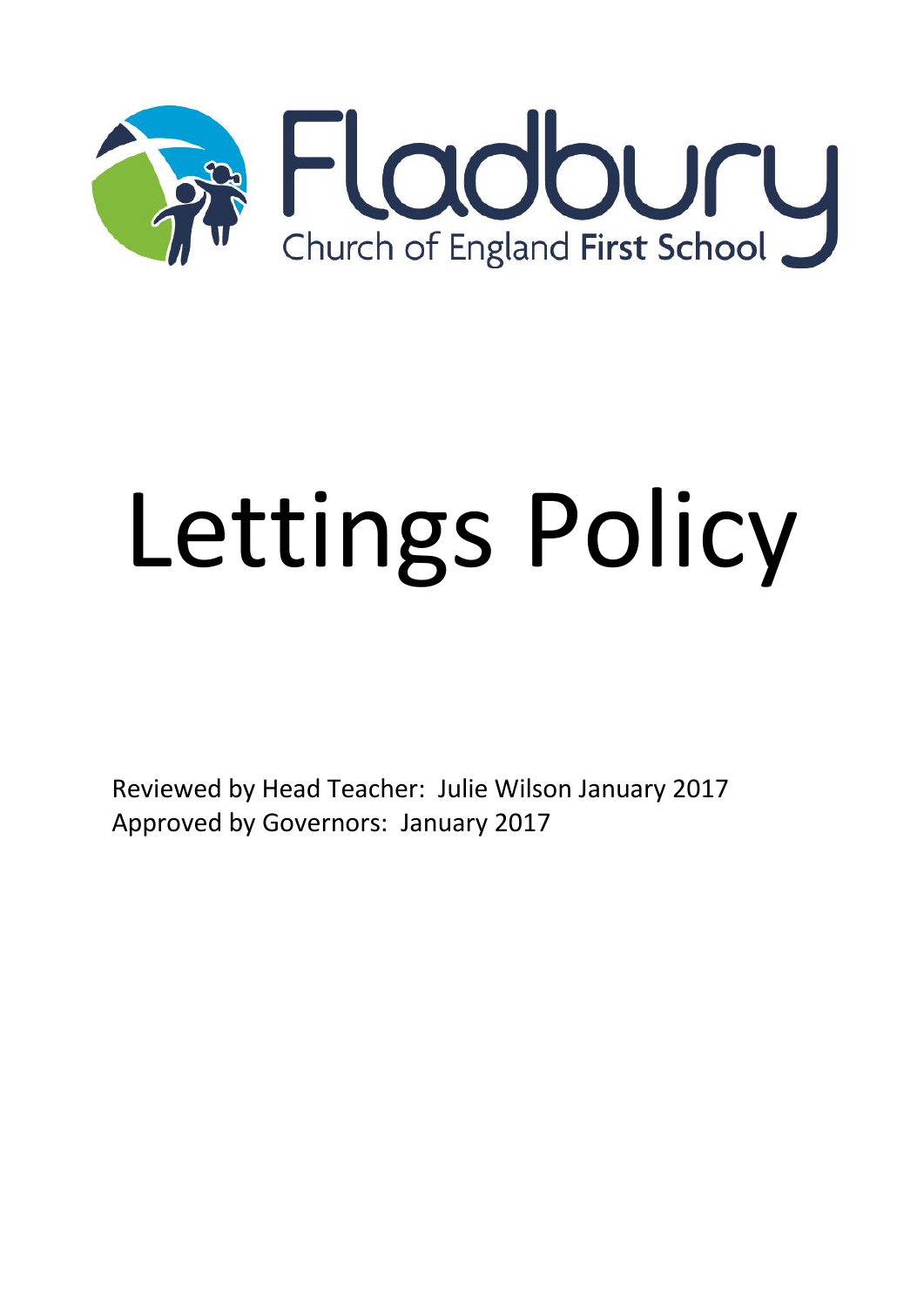This sets out the arrangements for the use of the school premises by groups, individuals or organisations.

All hirers of the school premises will be made aware of the hire costs, terms and conditions, including insurance requirements, before the hire and the agreement signed (see Appendix A).

Hire charges will be reviewed annually by the Headteacher and Governors. The charges will cover any costs incurred, ie heat and lighting, cleaning and insurance. Current charges per 2 hours are as follows:-

Hall E20.00

Heating charges - it is assumed that residual heating will normally be sufficient. However an additional premium of £10.00 per hour will be paid if extra heating is required.

Confirmation of booking and payment of hire charge

On receipt of form LVA1 the school will:-

- enter the charges in the invoice section
- enter the insurance premium cost if required minimum charge £2.00.

Charges to children and youth groups may be subsidised if funds are available for this purpose. This is to be agreed on individual circumstances by the Headteacher and Governors.

There is currently no charge for the use of the premises by the PTFA.

## **CONDITIONS OF HIRE**

- 1. In these conditions,
- a. "the establishment" means the school premises;

b. "the Hirer" has the meaning defined at paragraphs 3 and 4 below;

c. "the facilities" means the premises and/or equipment forming part of or belonging to the establishment which the Hirer has identified on his/her application form;

d. "the responsible body" means the establishment's governing body, its Resource Committee or any other body charged with responsibility for the use of its premises by the community;

e. "the Authority" means the Worcestershire County Council.

2. All applications for the hire of the facilities must be in writing on the appropriate printed form.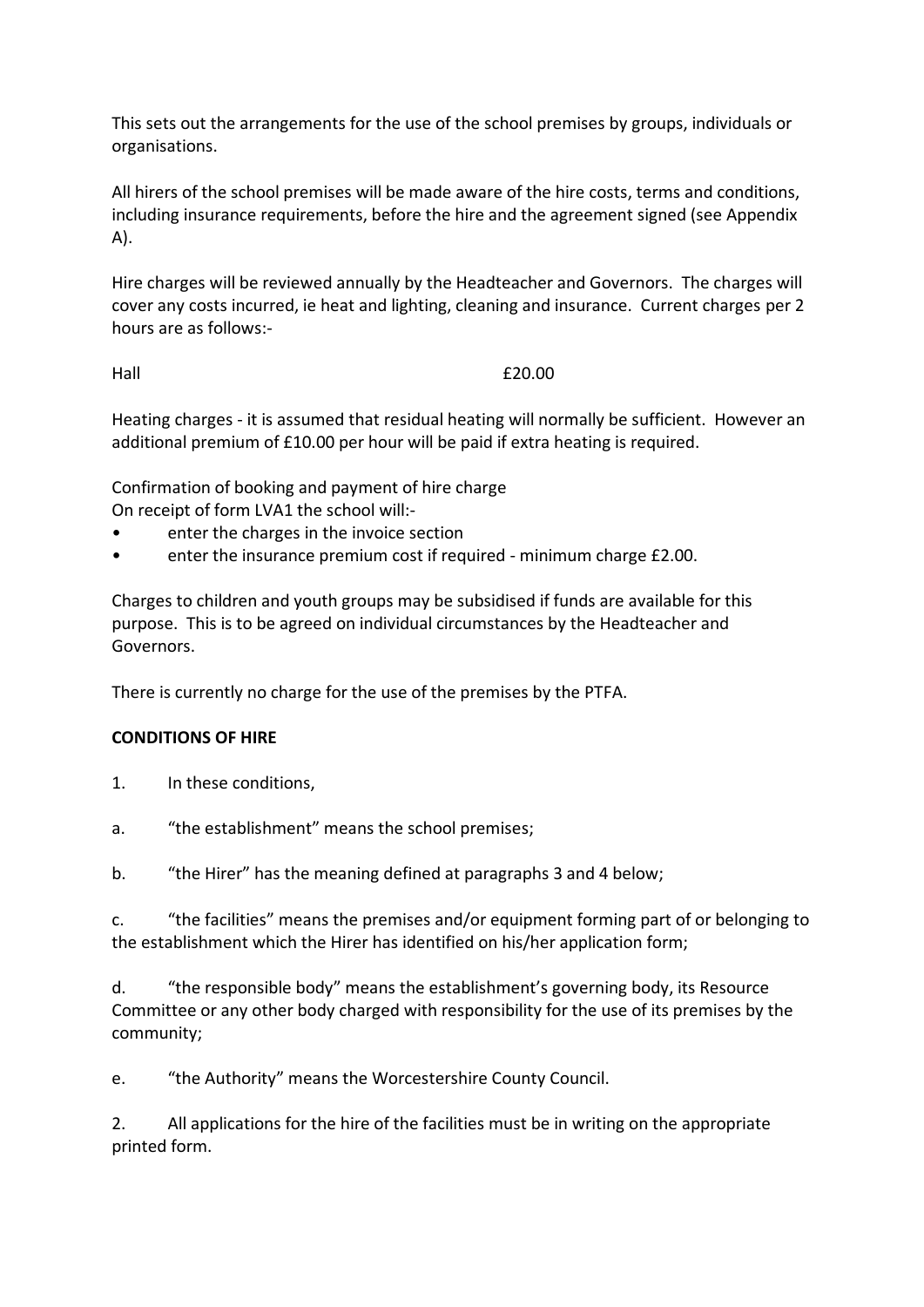3. The person signing the application form shall be deemed to be the Hirer and must be over 18 years of age.

4. Where the Hirer indicates that he or she signs the application form on behalf of any club or organisation, that club or organisation shall also be deemed to be the Hirer and shall be jointly and severally liable with the applicant for any breach or non-observance of these conditions.

a. Should there be any default of payment by that club, the person signing the form shall be deemed personally liable.

5. The facilities will be used solely for the event described on the application form. If this booking relates to a regular and continuing booking this one undertaking shall be binding for all occasions when the facilities are used.

6. The Headteacher, or his/her representative, may refuse admission to any person without giving any reason for doing so and may similarly require any person to leave the premises.

7. The Hirer will be responsible for the provision of all such information, instruction and supervision as is necessary to ensure the safety of any activity for which the facilities are used.

8. The behaviour of all persons attending at the establishment for this booking is the responsibility of the Hirer.

9. Neither the Authority nor the responsible body shall be liable for any loss or damage to any property arising out of the hire, nor any loss, damage or injury which may be incurred by or be done or happen to any person or persons using the centre during the hiring, arising from any cause other than the negligence of the Authority, its servant or agent.

10. The Hirer shall be responsible for all damage or loss to any fixtures, fittings, sports or other equipment or property occurring during the period of the hiring however and by whosoever caused, together with any additional expenses

11. The Hirer must familiarize himself/herself with the emergency procedures for fire, first aid and accident reporting and carry them out to the best of his/her ability.

a. There is no smoking permitted anywhere on the school premises.

b. All mains powered electrical equipment brought onto the premises must be safe and have a valid test and inspection certificate. Lower voltage equipment must also be safe and in good condition.

c. Fire exits must not be blocked or locked, nor should furniture, equipment, or other obstructions be placed in corridors.

d. The hirer shall not allow so many users into the premises as to exceed the seating and/or dancing capacity of the premises declared in the hiring agreement. Even if the stated capacity is not exceeded, the hirer will not use the space provided in such as way as to